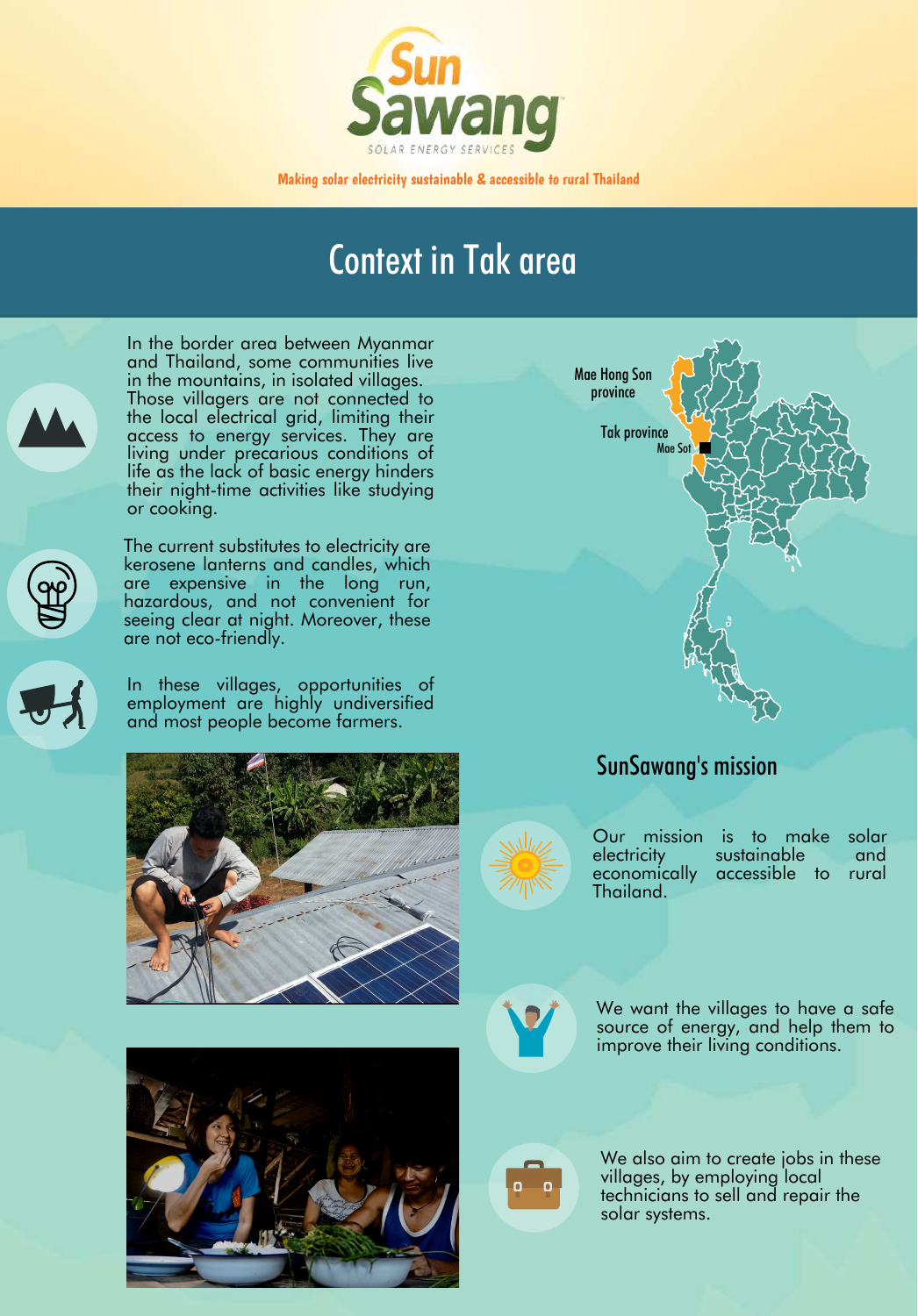# Who are we?

- Founded in 2013 as a social business by Salinee Hurley, a local engineer and entrepreneur, SunSawang employs 8 full-time local employees, each one with their own expertise.
- SunSawang's office is located in Mae Sot ; our customers are villagers living in surrounding mountains of Tak and Mae Hong Son provinces.
- Since 2013, SunSawang has installed 289 solar home systems (SHSs) and sold 1,465 lanterns in villages, improving living conditions of more than 8,700 villagers.

- Our team is made up of local people with a very good knowledge of the field
- **We either received or were finalists** of several prestigious awards







● We are collaborating with several NGOs working in the Mae Sot area







#### Our commitment

### Our team members







#### A recognised expertise

#### A developped network

We developed partnerships with prestigious organisations and companies





#### **AUSTRALIAN BOOK** Wichai Sales Representative



Providing the poorest with affordable and sustainable electricity

- We target the most isolated villages
- We provide them with quality SHSs
- We offer them a 5-year payment plan We include a 5-year warranty for





#### Stimulate local economy

- Our 8 employees are local people
- We train villagers and hire them to become local technicians, for selling and repairing solar systems as well as collecting service fees in their area
- Most of our SHSs components are made in Thailand





#### Make profits to be durable like conventional businesses



Field Technician Nay Moo





Field Technician





Local Technician Lah Mae Htoo

#### Our strengths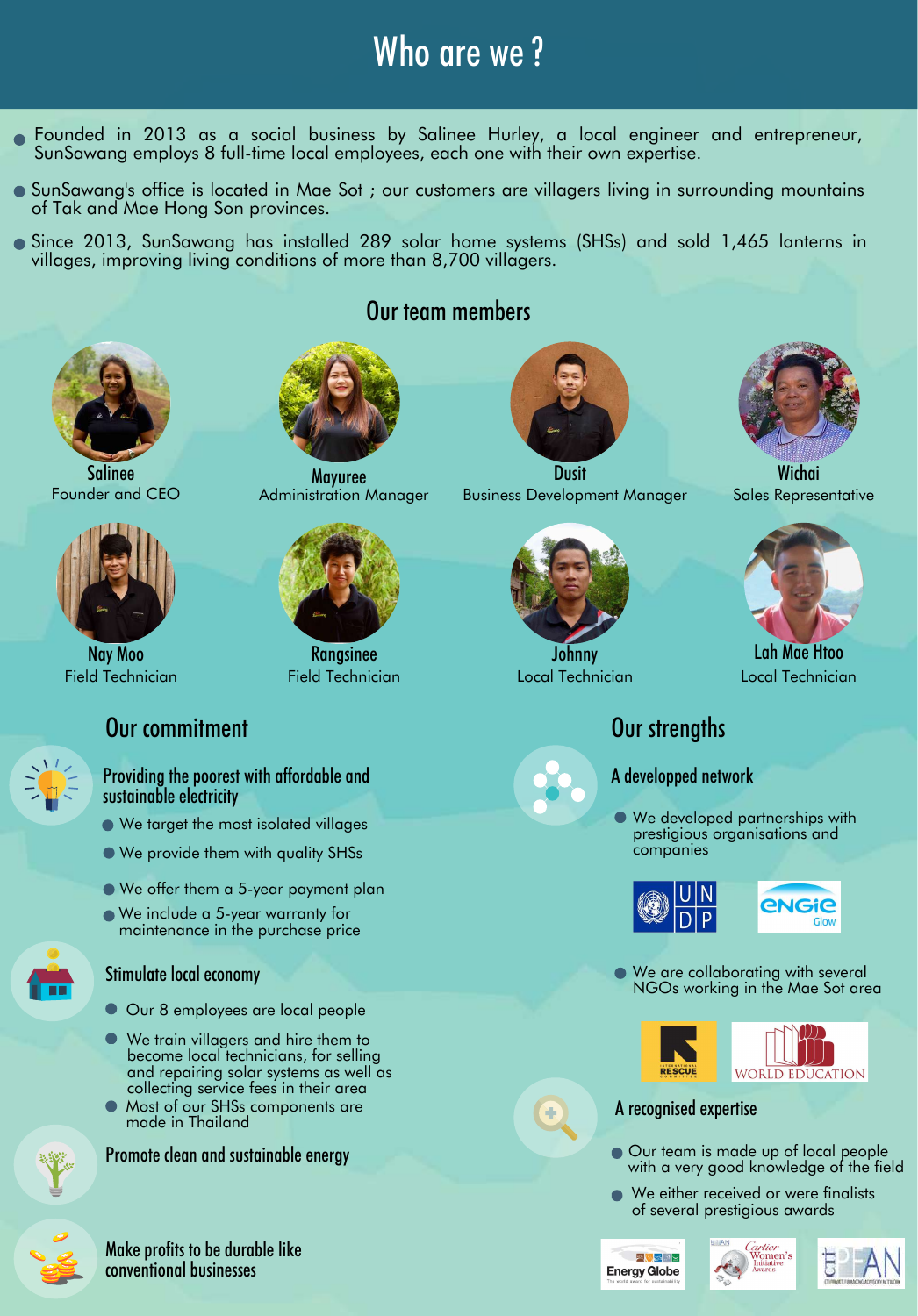# Our products and services

## Solar Home System (SHS)

- **Can power two light bulbs and one small** appliance
- Can be paid in 5 years
- 3 price formulas : from \$810 to \$1,100 \$ (according to the rythm of payment)
- 5-year warranty included for maintenance and replacement of every failing component

● Solar lantern is equipped with 2 USB-port phone chargers, with an autonomy up to 36 hours

**O** Price : \$64

- Solar lantern has an autonomy up to 72 hours
- Price : \$17



#### Sun King Pro 2 Solar Lantern





#### Sun King Pico Lantern

#### Benefits of those products



Increased daily study time for children, and improvement in their results at school.



Better quality of air : no breathing difficulties due to kerosene lanterns

- Families can spend good time together after their working day (eating, speaking in the light)
- Cooking is more convenient
- Families can connect small electrical device to the SHS (radio, TV,...) or recharge their headlamp or their phone



Higher safety : no risks of nighttime house fires due to kerosene lanterns



More pleasant everyday family life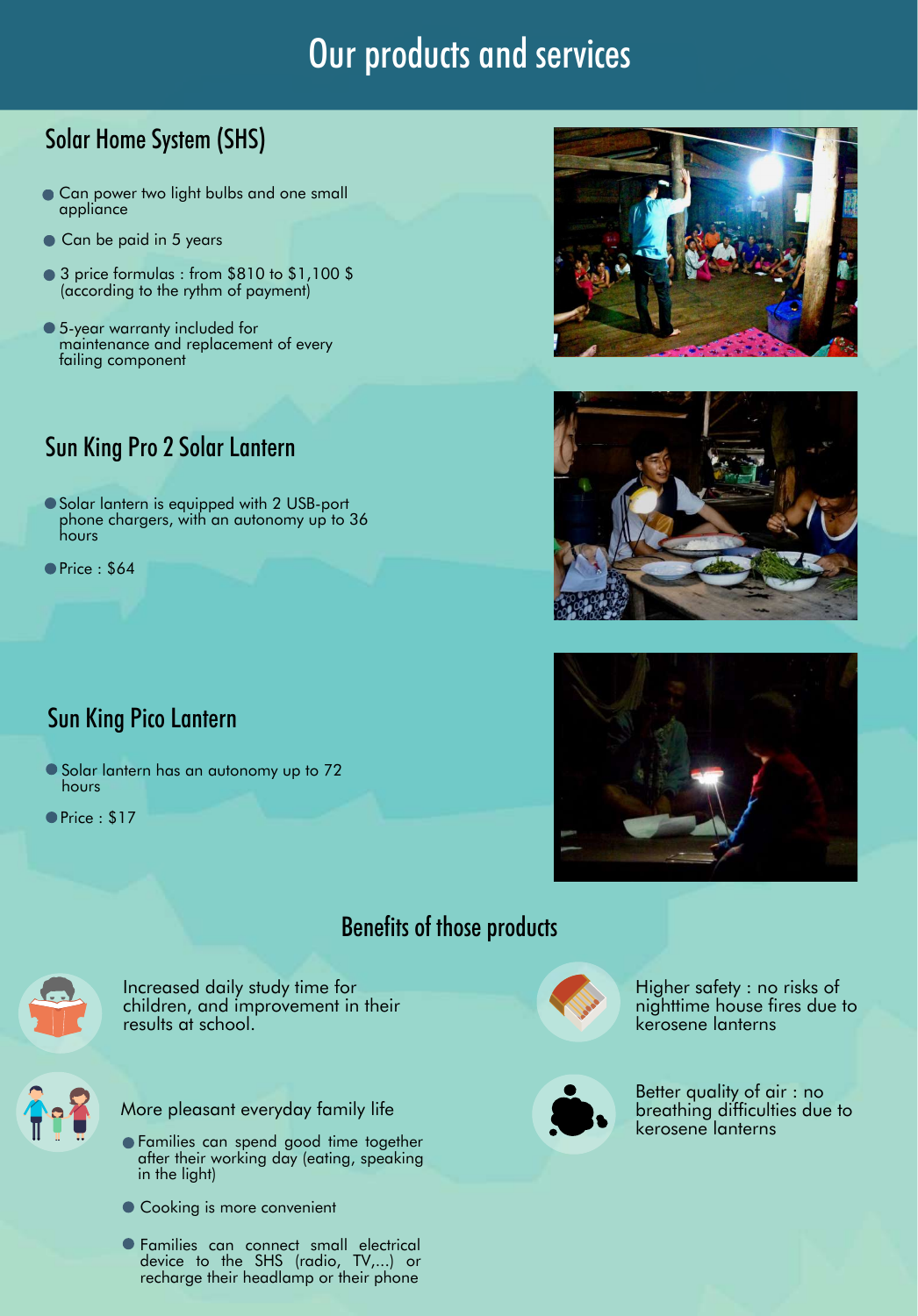# Growth strategy



## 2013-2017 sales figures Growth potential

- 289 SHS sold and a set of Many potential customers live in the hundreds of isolated villages around Mae Sot which have not been visited yet
	- Many potential customers live in already-customer



villages

## 2018-2022 sales figures target

#### Key factors to achieve our target



repairs



responsible for soliciting in new villages to find new customers Hiring of full-time sales representatives



- 
- 1,465 lanterns sold
- 8,700 villagers improved their living conditions



enable them to sell our products to villagers while doing installations or Sales training attended by technicians

- 592 new SHS installed
- 2,658 new lanterns sold
- 16,515 villagers will improve their living conditions

Be prepared for any opportunities or advice we could receive

Get an investment to enable our business expansion

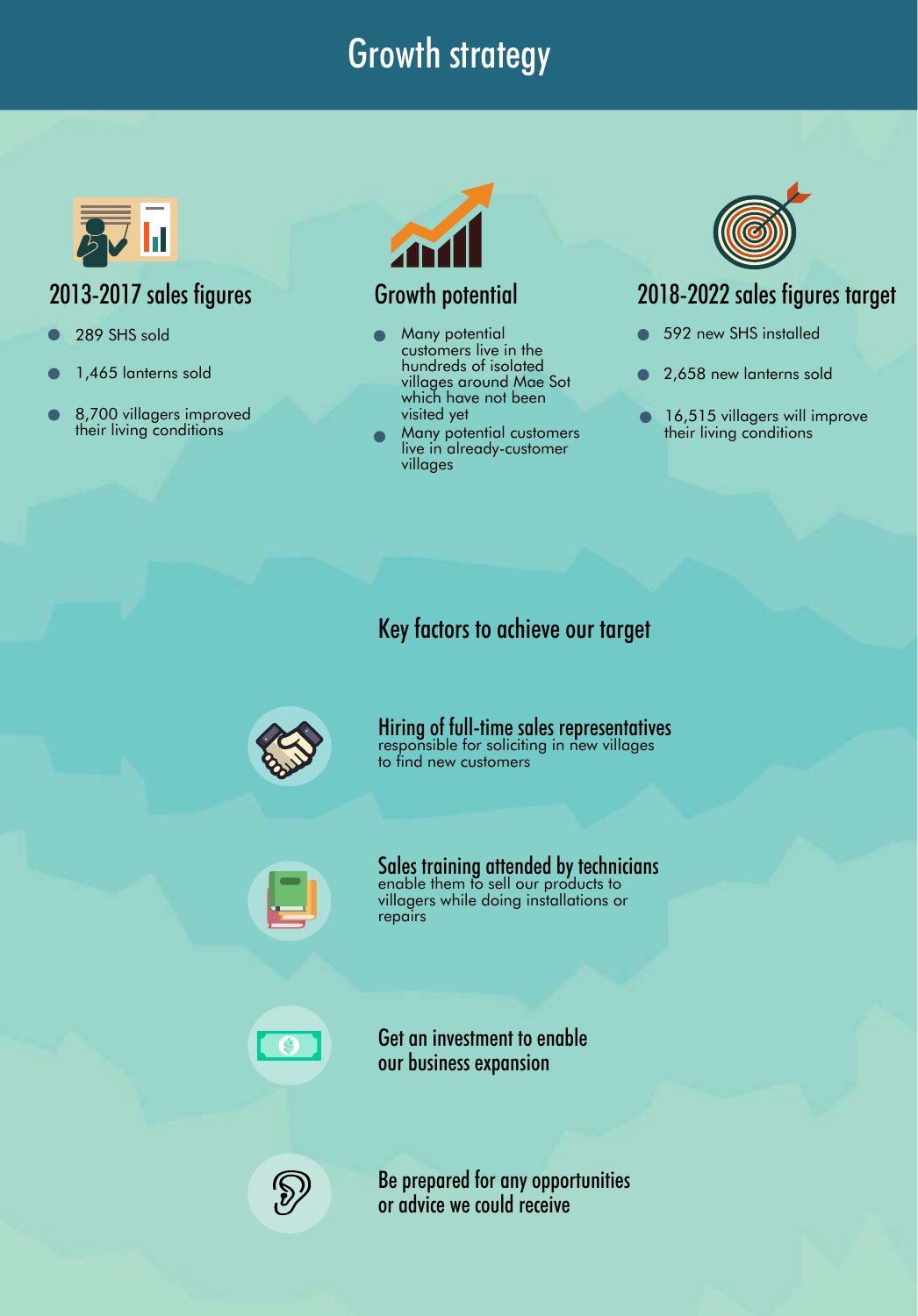## Organisation structure

**• Technical installation and** repairs

Commercial relationships (sales, accounts receivable)

**• Training of local technicians** 

**OLocal technical** installations and repairs

**C** Local commercial relationships (sales, accounts receivable)

Commercial relationships (sales, accounts receivable)

Villages prospection : finding new villages as potential new customers and presenting products

Sales Representative **Wichai** 





Field technicians and local technician trainers Rangsinee Nay Moo Johnny Lah Mae Htoo

Local technicians